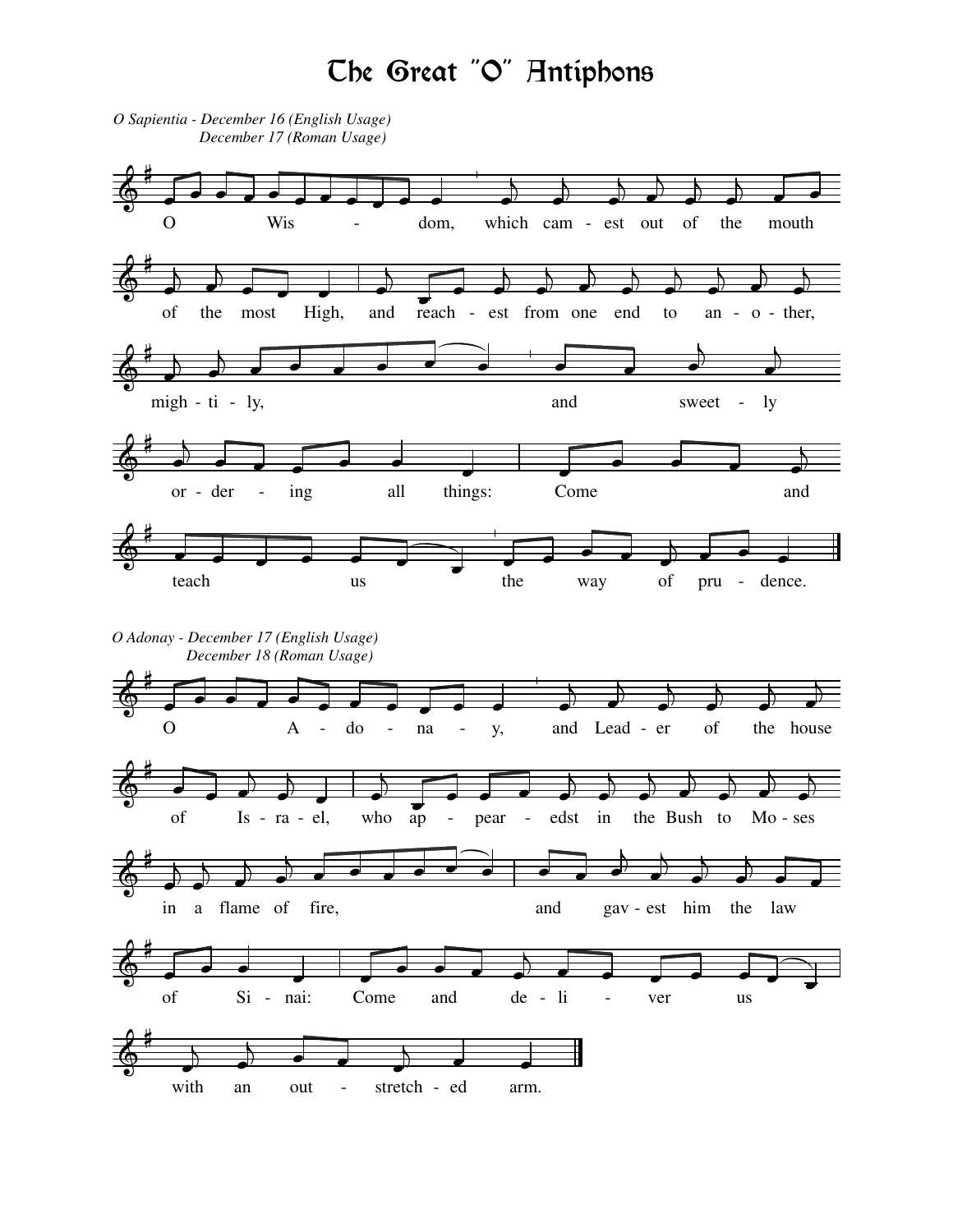





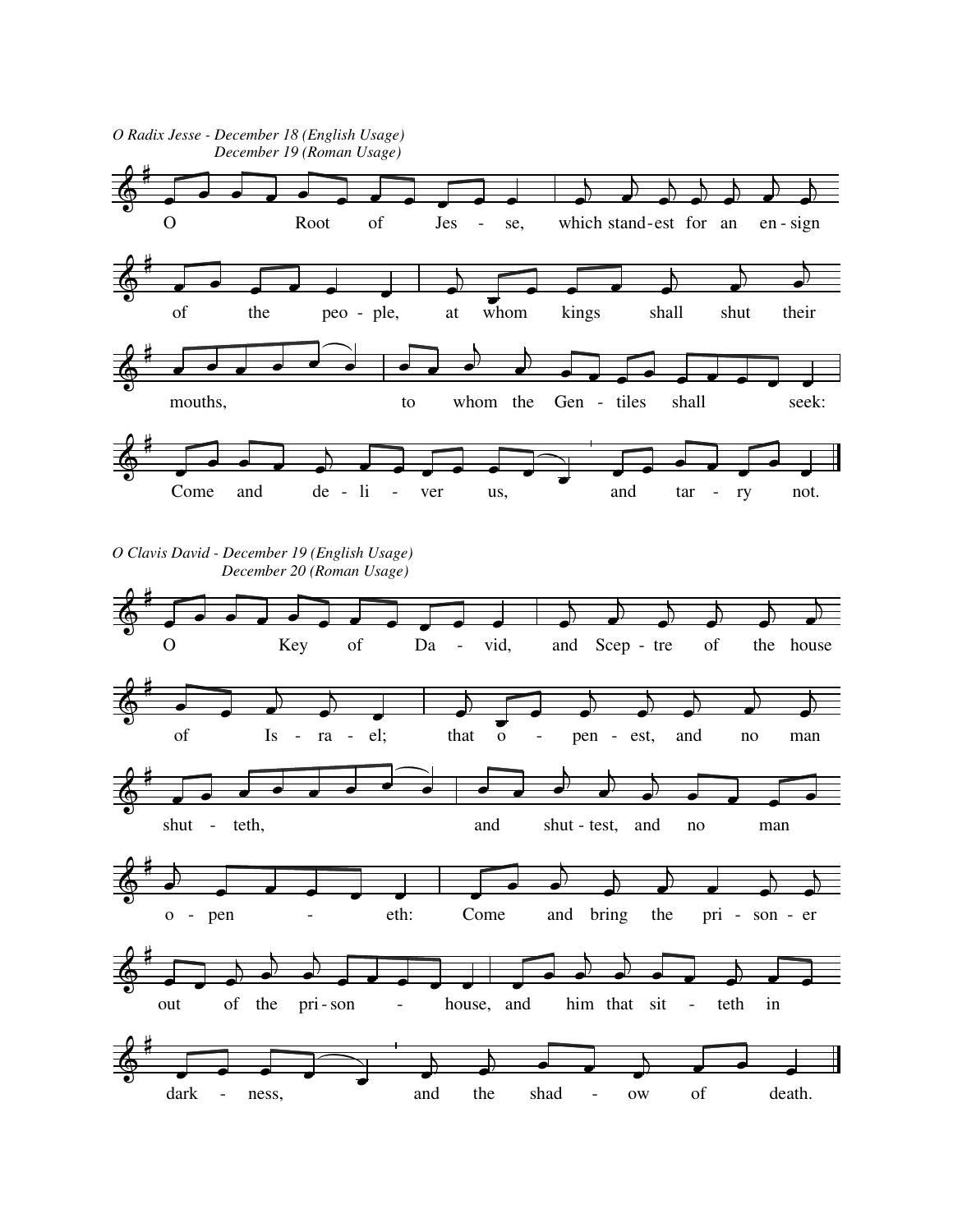

*O Rex Gentium - December 21 (English Usage) December 22 (Roman Usage)*